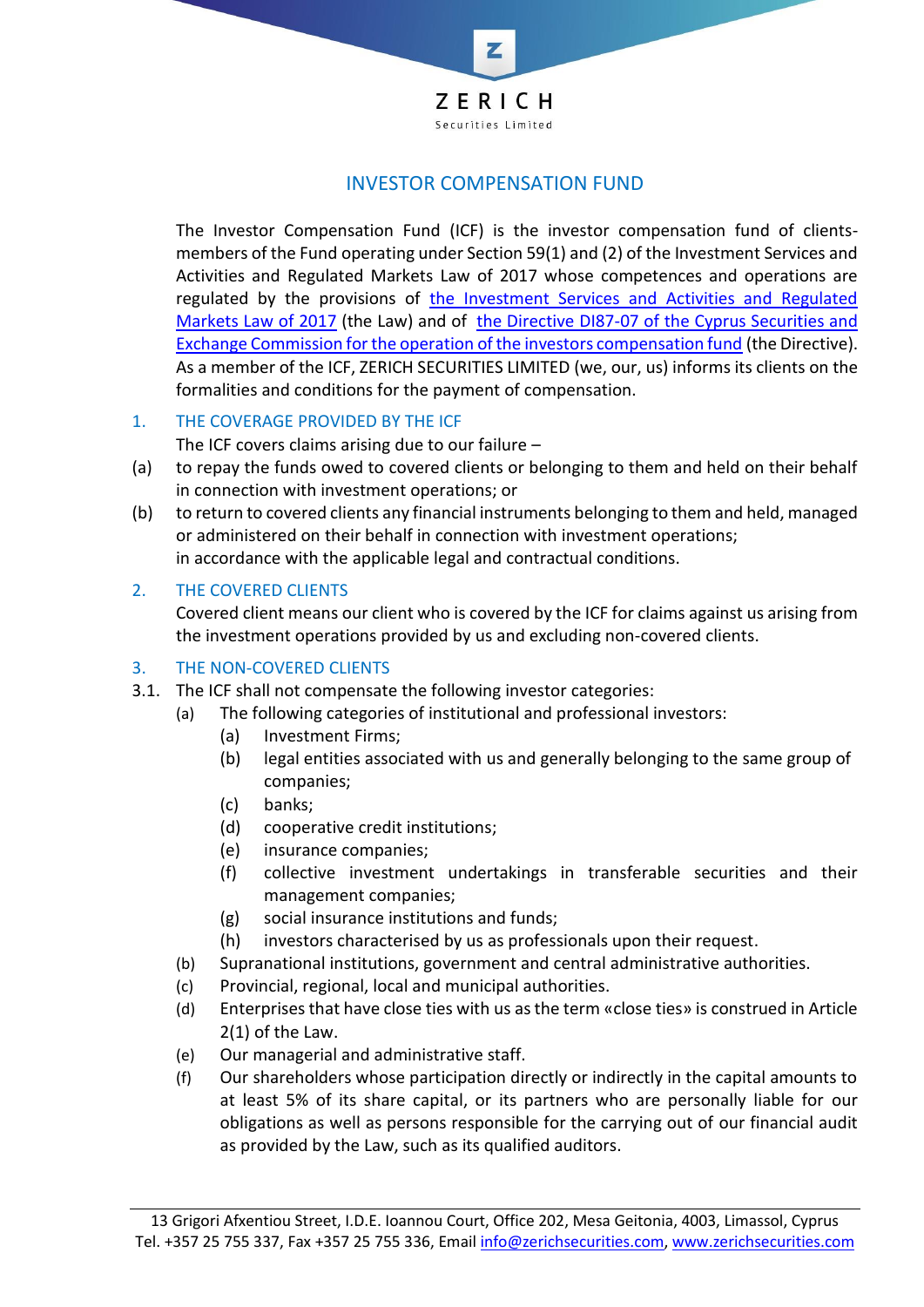

Z

Securities Limited

- (g) Investors having in enterprises connected with us and, in general, with the group of companies to which we belong, positions or duties corresponding to those listed in clauses 3.1.(e) and 3.1.(f).
- (h) Up to second-degree relatives and spouses of the persons listed in clauses 3.1.(e) to 3.1.(g), as well as third parties acting for the account of such persons.
- (i) Investors-our clients responsible for facts pertaining to us that have caused its financial difficulties or have contributed to the worsening of its financial situation or have profited from these facts.
- (j) Other firms in the same group.
- (k) Investors in the form of a company, which due to its size, is not allowed to draw a summary balance sheet in accordance with the Companies Law or a corresponding law of a Member State.
- 3.2. In the cases of clauses 3.1.(e) to 3.1.(h) and 3.1.(j) the ICF shall suspend the payment of compensation informing the interested parties accordingly until it reaches a final decision as to whether such cases apply.
- 4. THE MAXIMUM AMOUNT OF THE COMPENSATION PAYABLE TO CLIENTS FOR THEIR TOTAL CLAIMS

The ICF shall provide coverage for the claims, which applies for the total claims of the covered client against us and shall be defined as the lower of 90% of the cumulative covered claims of the covered client and €20.000.

- 5. THE CONDITIONS AND FORMALITIES FOR THE PAYMENT OF COMPENSATION
- 5.1. The ICF initiates the compensation payment procedure when:
	- (a) the Cyprus Securities and Exchange Commission has determined that a member appears, for the time being, for reasons directly related to its financial circumstances, to be unable to meet its obligations arising out of client' claims and has no early prospect of being able to do so.
	- (b) a Court of the Republic has made a ruling, for reasons directly related to a member financial circumstances, which has the effect of suspending investors' ability to make claims against it.

The Cyprus Securities and Exchange Commission issues its decision for the initiation of the compensation payment procedure by the ICF within a reasonable time and publish the relevant information on its website.

- 5.2. Upon initiation of the compensation payment procedure, the ICF publishes as soon as possible in at least two national newspapers, an invitation to submit applications for compensation, designating the procedure for the submission of the relevant applications, the deadline for their submission as well as their content as defined specifically in clause 5.
- 5.3. The publication provided for in clause 5.1. includes at least:
	- (c) our name and address of the headquarters and the trade name;
	- (d) the deadline for the submission of the compensation applications, which cannot be less than five months or more than nine months from the date of initiation of the compensation payment procedure, or from the date of its publication;
	- (e) the mode of submission of applications; and
	- (f) the address and/or website through which covered clients may obtain the relevant claim form provided by the ICF.

The publication shall be communicated immediately to the Cyprus Securities and Exchange Commission, which posts the publication on its website.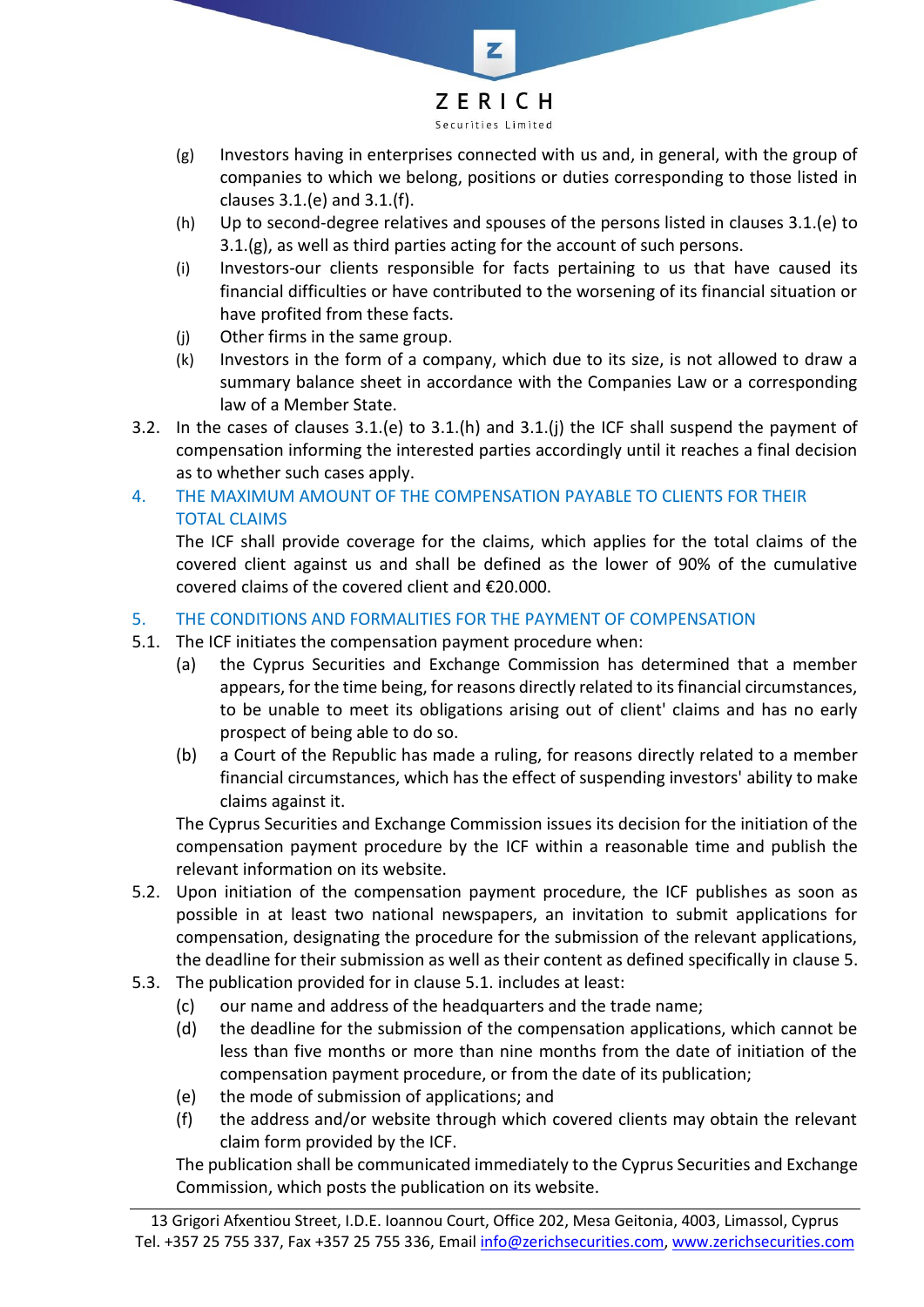

Z

- 5.4. In exceptional and justified cases, the ICF, with an announcement thereof, may extend the deadline for the submission of compensation applications up to three months, provided it obtains the approval of the Cyprus Securities and Exchange Commission. The said announcement publishes by the ICF in at least two national newspapers, and the Cyprus Securities and Exchange Commission publishes it on its website.
- 5.5. In case a covered client was not in a position to submit such application within the deadline, the deadline of clause 5.3. shall not apply thereto, if conditions occurred that prevented the observance of the deadline for the submission of a compensation application or for the collection and submission of the information required.

A covered client submitting a compensation application after the deadline, shall submit, in addition to the information forming the content of the application, a declaration explaining the reason, if any, for which he was not in a position to claim compensation in time, attaching all supporting evidence to that end.

- 5.6. The ICF issues a claim form setting out the information and supporting evidence required in order to evaluate the claims of covered clients. Without prejudice to the provisions of this clause, the ICF may request additional information where deemed necessary.
- 5.7. The ICF may record and assess the submitted claims, either internally or by designating at least one expert in capital market issues and at least one lawyer with knowledge on capital market issues, who after initially reviewing the conditions of clause 5.8, evaluates the said applications and recommend to the Administrative Committee their acceptance or rejection, in whole or in part. In case of disagreement between the persons referred hereto, each one of them submits a separate recommendation.
- 5.8. The payment of compensation by the ICF shall entail the following:
	- (a) the initiation of the compensation payment procedure;
	- (b) the existence of a valid claim by a covered client against us, which derives from an investment operation;
	- (c) the submission of an application form;
	- (d) that the claims do not arise from transactions for which there has been a criminal conviction for money laundering;
	- (e) there are no pending criminal proceedings against the said covered client for money laundering
	- (f) the right of a covered client has not been extinguished under the Limitation of Offenses Act
- 5.9. The calculation of the compensation payable arises from the sum of the total established claims of the covered client against us, arising from all covered services provided by us and regardless of the number of accounts of which it is the beneficiary, the currency and place where such services are provided within the European Union.
- 5.10. In the case of joint investment business:
	- (a) in the calculation of the coverage provided for in clause 4, the share attributable to each covered client shall be taken into account;
	- (b) the claims shall be allocated equally amongst covered investors, unless there exist special provisions, and without prejudice to clause 5.10.(c), each client is provided with separate coverage
	- (c) claims relating to joint investment business to which two or more persons are entitled as members of a business partnership, association or grouping of a similar nature,